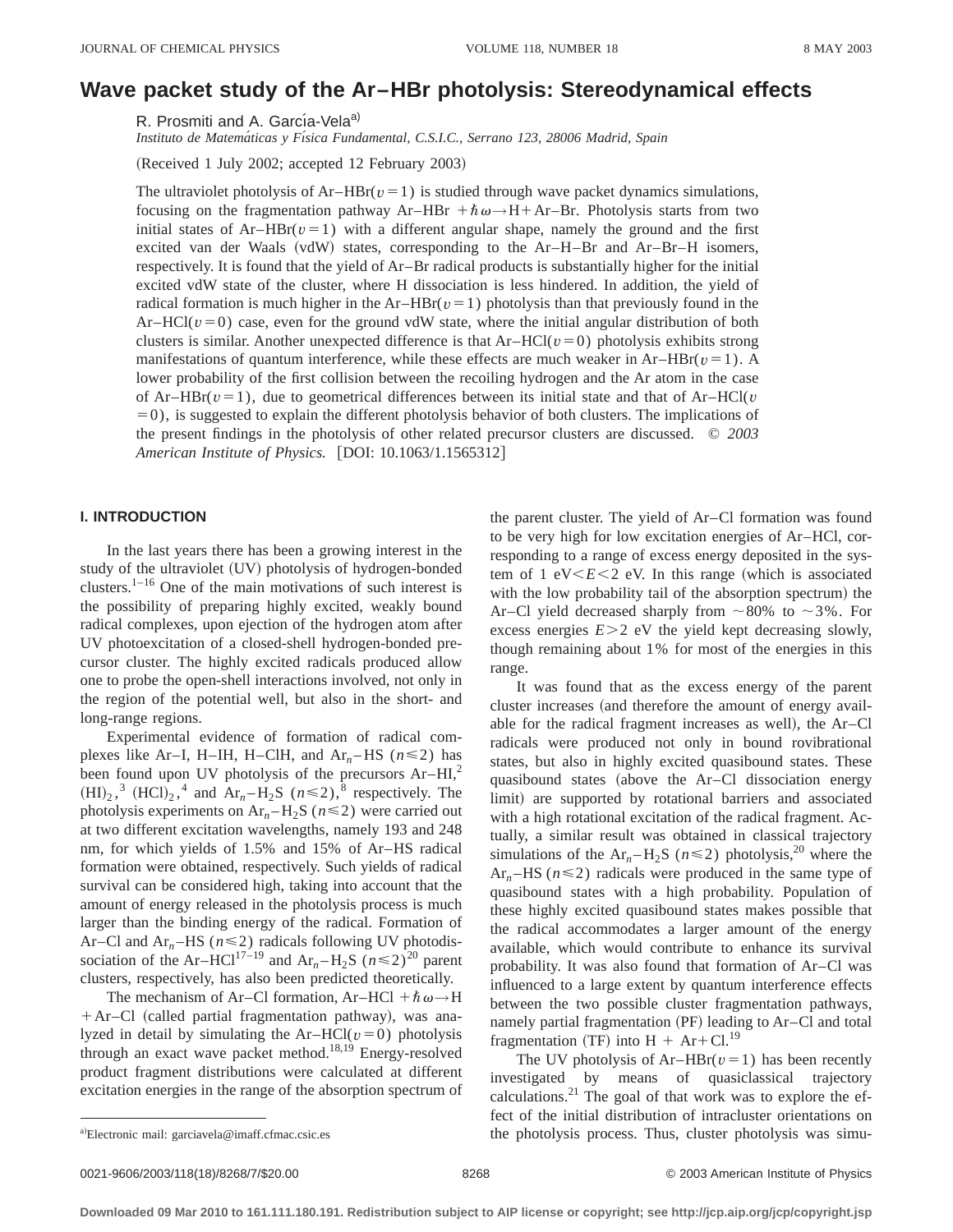lated by starting from two different initial states of Ar–HBr  $(v=1)$ , namely the ground and the first excited vdW states (this excited state being the first excitation of the vdW bending mode), which correspond to the  $Ar-H-Br$  and  $Ar-Br-H$ isomers, respectively. Such states represent different initial situations for hydrogen dissociation, which in the first case is hindered to a large extent by the Ar obstacle, while in the second case it is not. It should be mentioned that for both  $v=0$  and  $v=1$  vibrational states of HBr, the ground and first excited vdW states correspond to the Ar–H–Br and Ar– Br–H isomers, respectively. The reason to choose  $v=1$  (instead of  $v=0$  as in Ar–HCl) is that in this case the angular distribution associated with the first excited vdW bending state is somewhat more concentrated around the Ar–Br–H geometry.<sup>22</sup> Then, stereodynamical differences arising from the two initial vdW states of  $Ar-HBr(v)$  are expected to be somewhat larger for  $v=1$  than for  $v=0$ .

Product fragment distributions associated with the Ar– HBr PF and TF pathways were obtained at different excitation energies of the precursor cluster for the two initial states. The results showed that indeed there is an effect of the angular shape of the cluster initial state. The yield of Ar–Br radical formation was found to be substantially higher for the initial state corresponding to the Ar–Br–H isomer, where hydrogen ejection is much less hindered. In this case the probability of H/Ar collisions is lower, which increases the survival probability of Ar–Br. Interestingly, even when photolysis started from the ground vdW state of Ar–HBr(*v*  $=1$ ), the radical yield obtained was remarkably high for all the excitation energies studied. This behavior is in sharp contrast with the much lower yield of Ar–Cl formation, despite the fact that the initial angular distribution shape of the ground vdW states of Ar–HCl( $v=0$ ) and Ar–HBr( $v=1$ ) is very similar. This result was attributed $21$  mainly to the larger amount of energy available for  $Ar-Cl$  than for  $Ar-Br$  (at the same excitation energy), due to the different  $H/Cl$  and  $H/Br$ mass ratios.

In the present work exact wave packet simulations of the UV photolysis of Ar–HBr( $v=1$ ) starting from the abovementioned initial states are reported. The aim is to assess the validity of the trends and conclusions found in the previous quasiclassical trajectory study,<sup>21</sup> by using a more rigorous dynamical treatment which can describe possible quantum effects. Such effects were found to play an important role in the Ar–HCl photolysis, and might also be relevant in the Ar–HBr photodissociation dynamics.

The paper is organized as follows. In Sec. II the dynamical treatment is briefly described, and in Sec. III the results are presented and discussed. Sec. IV is devoted to conclusions.

### **II. THE METHOD**

#### **A. Potential-energy surfaces and initial state**

Photolysis of Ar–HBr takes place upon UV excitation of the HBr chromophore from its ground electronic state  $X^1\Sigma^+$ to the repulsive excited state  $A<sup>1</sup>\Pi$ . This excitation is simulated by a Franck–Condon transition between the two electronic states. The potential-energy surfaces used in the present simulations to represent both the ground and the excited electronic states of Ar–HBr, as well as the Ar–HBr(*v*  $=1$ ) initial state in the  $X<sup>1</sup>\Sigma$ <sup>+</sup> surface have been described elsewhere.<sup>21,23</sup> The system is represented in the  $(r, R, \theta)$ Jacobian coordinates, where  $r$  is the H–Br distance,  $R$  is the separation between the *Ar* atom and the center of mass of HBr, and  $\theta$  is the angle between the vectors **r** and **R**. In the definition adopted here,  $\theta=0$  corresponds to the collinear configuration Ar–H–Br.

The angular distributions of the initial  $Ar-HBr(v=1)$ ground and first excited vdW states have been discussed in Ref. 21 (see Fig. 1 of that work). Most of the intensity of the angular distribution of the Ar–HBr( $v=1$ ) ground vdW state is located at low  $\theta$  angles (corresponding to the Ar–H–Br geometry), and it is very similar in shape to the initial angular distribution of the Ar–HCl( $v=0$ ) ground vdW state. By contrast, the initial angular distribution of the Ar–HBr(*v*  $=1$ ) first excited vdW state concentrates at high angles  $(around the Ar-Br-H geometry).$ 

Upon UV excitation of the initial state to the excited electronic surface the cluster photolyzes following fragmentation into  $H + Ar - Br$  (PF) or into  $H + Ar + Br$  (TF). In this work we shall focus on the analysis of the PF pathway, which takes place upon direct dissociation of the H fragment. A quasiclassical analysis of the TF product distributions after Ar–HBr( $v=1$ ) photolysis was reported in Ref. 21.

#### **B. Dynamical treatment**

The system wave packet  $\Phi(r, R, \theta)$  was propagated in the upper electronic surface  $A<sup>1</sup>\Pi$  up to  $t_f = 80$  fs with a time step  $\Delta t=2$  fs. At this final time practically all the wave packet intensity has reached the asymptotic region. Propagation of the wave packet was carried out using the Chebychev polynomial expansion method<sup>24</sup> to represent the timeevolution operator  $exp(-i\hat{H}\Delta t)$ . The wave packet was represented on a rectangular grid of  $480\times270$  equally spaced points in the *r* and *R* coordinates, respectively, in the ranges 1.6 a.u.<*r*< 52.5 a.u. and 5.6 a.u.<*R*<13.7 a.u. A grid of 180 points corresponding to a Gauss–Legendre quadrature was used to represent the angular coordinate in the range  $0^{\circ} \le \theta \le 180^{\circ}$ . The above three-dimensional grid defines a discrete variable representation (DVR) where the potentialenergy terms of the Hamiltonian were represented. The operations of these terms on the wave packet were evaluated by simple multiplication point by point. The operations of the kinetic-energy terms were evaluated using fast Fourier transform (FFT) techniques in the case of the radial coordinates, and a combination of the above angular DVR and a Legendre polynomial finite basis representation (FBR) in the case of the angular coordinate.25

In order to obtain product fragment distributions, the asymptotic wave packet  $\Phi(r, R, \theta, t_f)$  is projected out onto the states describing the products  $H + Ar-Br(v, j)$  for different excitation energies of the parent cluster. The wave packet projection procedure has been described in detail in Ref.  $18(a)$ , and here we review it briefly. The states describing two separating H and  $Ar-Br(v, j)$  fragments can be rigorously defined in the Jacobian coordinates  $(R', r', \theta')$ , where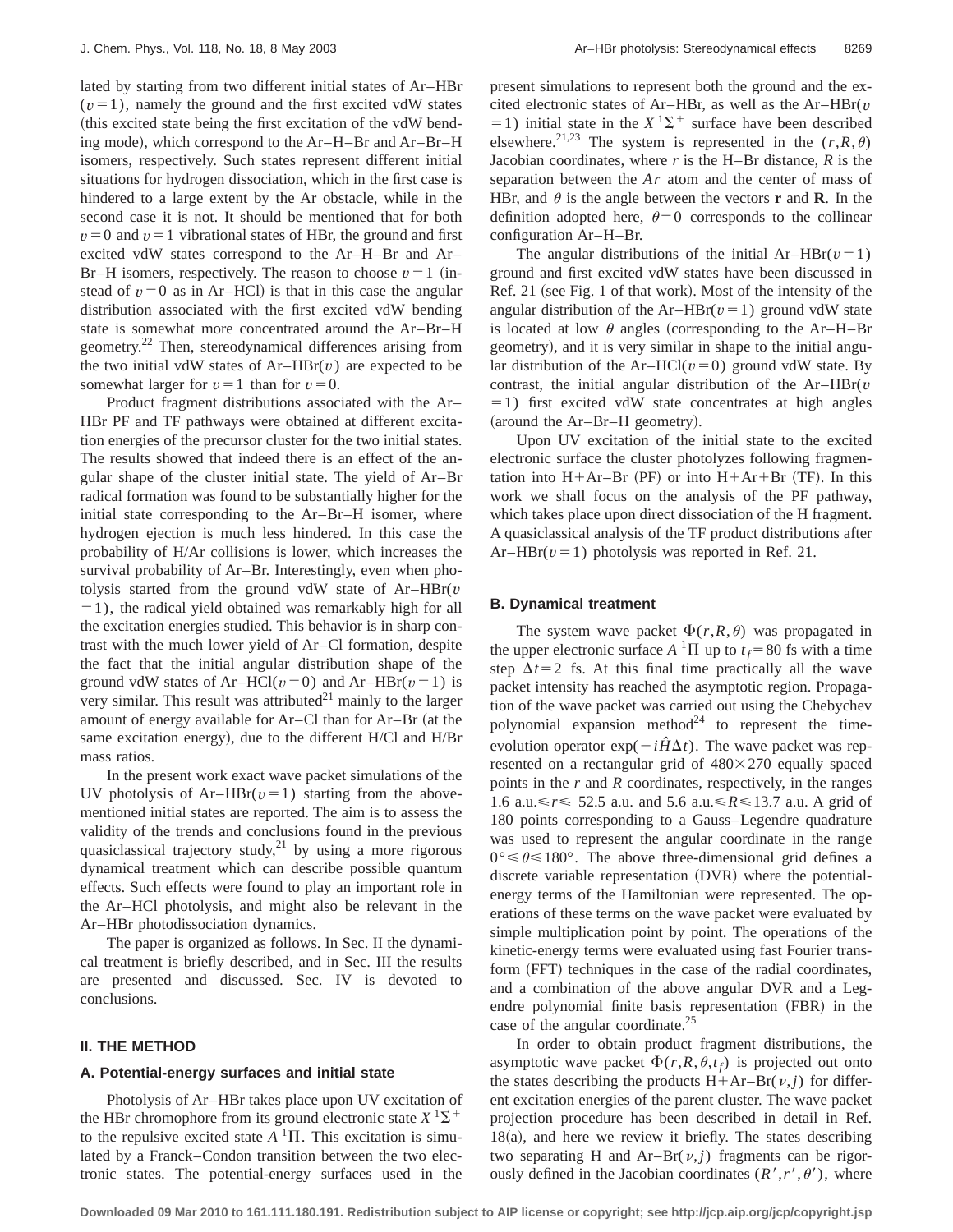$R'$  is the distance between H and the Ar–Br center-of-mass,  $r'$  is the Ar–Br separation, and  $\theta'$  is the angle between the vectors **R**<sup> $\prime$ </sup> and **r**<sup> $\prime$ </sup>. The angle  $\theta$ <sup> $\prime$ </sup> = 0 corresponds to the collinear configuration Ar–H–Br, with the H-position vector pointing towards the Ar atom. For a given excitation energy  $E$  of Ar–HBr, the above states are expressed as (within a time-dependent phase factor)

$$
\xi_{\epsilon_k,\nu,j}^{(E)}(R',r',\theta') = \left(\frac{\mu_{R'}}{2\pi k_R \cdot \hbar^2}\right)^{1/2} e^{ik_R \cdot R'} \varphi_{\nu}^{(j)}(r')
$$
  
 
$$
\times P_j(\cos\theta'), \tag{1}
$$

where  $\epsilon_k$  is the kinetic energy associated with the relative translational motion between the two fragments  $\begin{bmatrix} k_{R'} \end{bmatrix}$ translational motion between the two fragments  $[k_R, k] = (2\mu_R, \epsilon_k)^{1/2}/\hbar$ , *P<sub>j</sub>*(cos  $\theta'$ ) is a normalized Legendre polynomial, and  $\varphi_{\nu}^{(j)}(r')$  is a vibrational eigenstate of the Ar–Br stretch mode for a given *j* rotational state, with associated energy  $E_{\nu, j}$ . In the asymptotic limit the total energy of the fragments is expressed as  $E = \epsilon_k + \sum_{i=1}^{k} p_{i,j}$ . A Jacobi transformation allows one to transform the  $\xi_{\epsilon_k, \nu, j}^{(E)}(R', r', \theta')$  states into the  $\eta_{\epsilon_k, \nu, j}^{(E)}(r, R, \theta)$  states, which are represented in the same Jacobian coordinates as the asymptotic wave packet. Now, the wave packet  $\Phi(r, R, \theta, t_f)$  is projected out onto the  $\eta_{\epsilon_k, \nu, j}^{(E)}(r, R, \theta)$  states

$$
c_{\nu,j}(E) = \langle \eta_{\epsilon_k,\nu,j}^{(E)}(r,R,\theta) | \Phi(r,R,\theta,t_f) \rangle, \tag{2}
$$

and from the projection amplitudes  $c_{\nu, j}(E)$ , probability distributions  $P_{\nu, j}(E) = |c_{\nu, j}(E)|^2$  of Ar–HBr photodissociation into an atomic H fragment and an Ar–Br radical fragment in a rovibrational state  $(v, j)$ , are obtained.

For the Ar–Br radical complex  $424$  ( $\nu$ , *j*) rovibrational states were found, including bound and quasibound ones, with  $v_{\text{max}}=11$  and  $j_{\text{max}}=74$ . Out of these 424 states, 315 are bound states found for  $j \leq 51$ , and the remaining 109 ones are quasibound states supported by the centrifugal barrier. The quasibound states are very long-lived ones, and can be considered as bound states in practice regarding the time scale of hydrogen dissociation. Thus, for a given energy *E* the asymptotic wave packet is projected out onto 424 degenerate  $\eta_{\epsilon_k, \nu, j}^{(E)}(r, R, \theta)$  states. Projections were performed for 20 different energies in the range of the  $Ar-HBr(v=1)$  absorption spectrum,  $E=1.5-5.8$  eV, for the two initial states of the cluster. The projection quadratures  $[Eq. (2)]$  were carried out in the original grid of the asymptotic wave packet. Convergence of these quadratures was checked in all the range of energies *E* investigated, by increasing the number of grid points and interpolating the asymptotic wave packet following the procedure described in Ref.  $18(b)$ . The quadratures were found to be converged with the original grid in the whole energy range. In order to ensure that the wave packet  $\Phi(r, R, \theta, t_f)$  which is projected out is actually asymptotic, only the wave packet components corresponding to distances  $r$  19.9 a.u. have been included in Eq.  $(2)$ . Nonasymptotic components with  $r$ <19.9 a.u. correspond to the TF pathway, and do not affect the amplitudes  $c_{\nu, j}(E)$ .<sup>26</sup>



FIG. 1. Total probability of  $Ar-HBr(v=1)$  photodissociation (solid line), probability of Ar–Br radical products ( $\diamond$ ), partial probabilities of Ar–Br formation in bound states  $(+)$ , and in quasibound states  $(\Box)$ , and ratio between the probability of Ar–Br in bound states and the total probability,  $P_{\text{bound}}/P_{\text{total}}$  (dotted line) vs the initial excitation energy of the parent cluster. The two panels show results for the initial ground (a) and first excited (b) vdW states of Ar–HBr( $v=1$ ). The limit  $E=0$  corresponds to three separated atoms.

#### **III. RESULTS AND DISCUSSION**

## **A. Probability of Ar–Br formation**

The probability of Ar–Br radical formation is shown in Fig. 1, along with the total probability of  $Ar-HBr(v=1)$ photodissociation (related to the cluster absorption spectrum). The shape of the total probability distribution, with a node at medium energies, reflects the shape of the  $v=1$  initial vibrational wave function of HBr. The partial probabilities of Ar–Br formed in bound and quasibound rovibrational states are also displayed in the figure. The percentage of Ar–Br radicals produced is obtained by dividing the probability of Ar–Br formation,  $P_{Ar-Br}(E)$ , by the total probability of cluster photodissociation,  $P_{total}(E)$ . The fraction of Ar–Br radicals formed in bound states is also shown in Fig. 1. For the two initial vdW states of  $Ar-HBr(v=1)$  the probability of  $Ar-Br$  products is high (with respect to the total probability of photodissociation) in the whole range of energies *E* investigated. For the ground vdW state, the Ar–Br radical is produced dominantly in bound states for  $E < 3.5$ eV, while for  $E > 3.5$  eV the radical is formed mainly in quasibound states. By contrast, in the case of the excited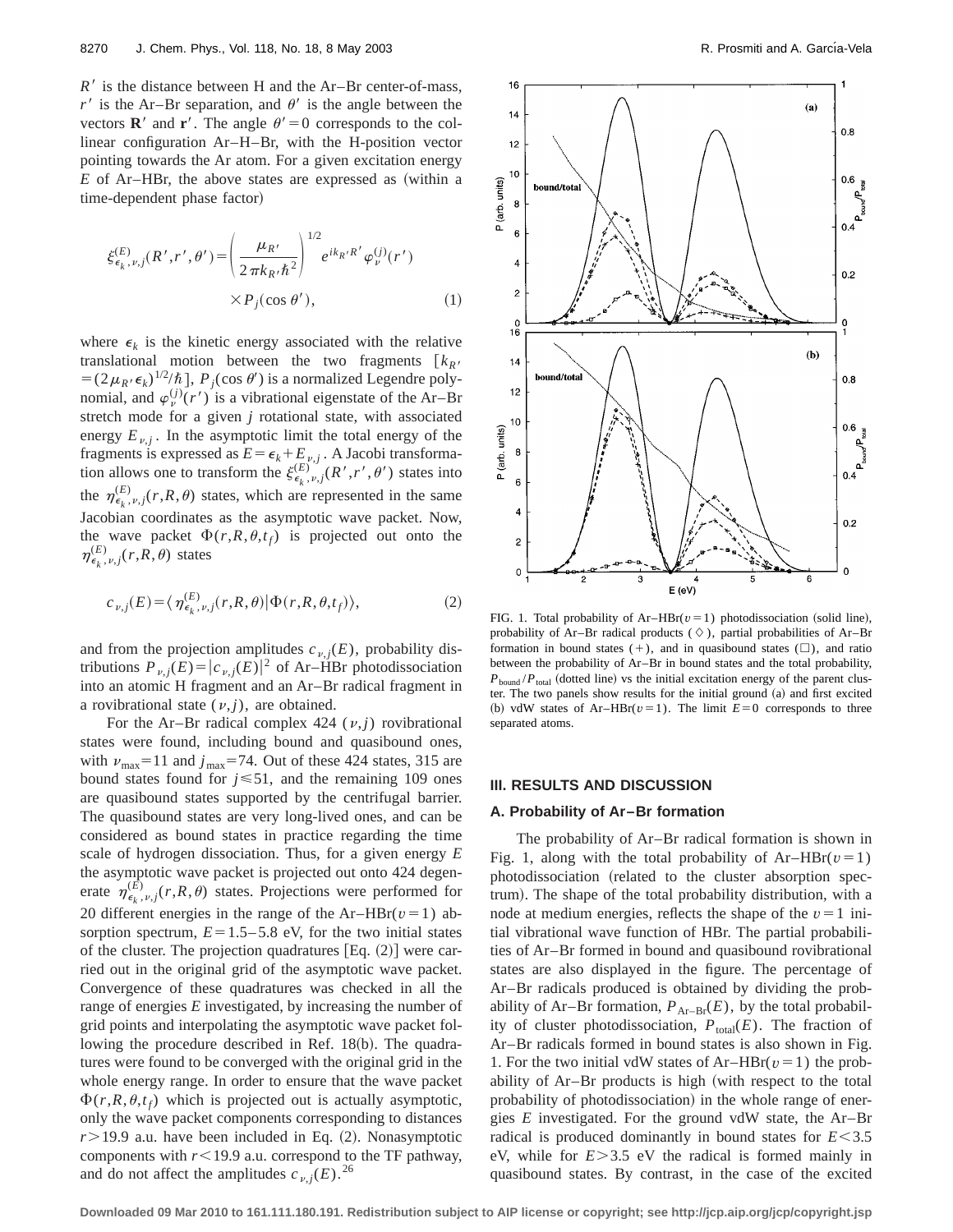

FIG. 2. Ratio between the probability of Ar–X products in bound and quasibound states,  $P_{Ar-X}$  (X=Br,Cl), and the total probability of Ar–HX photodissociation,  $P_{\text{total}}$  vs *E*. The ratios calculated quantum mechanically  $(q)$  and quasiclassically (cla) for the initial ground (grd) and first excited (exc) vdW states of  $Ar-HBr(v=1)$ , and the ground vdW state of  $Ar-HCl(v=0)$  $(Refs. 18 and 19)$  are shown.

vdW state the radicals are formed dominantly in bound rovi $b$ rational states  $(i.e., they are stable species)$  in all the energy range. The fraction of bound Ar–Br radicals found for the two cluster initial states displays strong differences, which increase with *E*. As we shall see below, this behavior is the consequence of a different fragmentation dynamics due to the different initial distribution of intracluster geometries.

The ratio  $P_{Ar-Br}(E)/P_{total}(E)$  including the probability of Ar–Br formation both in bound and quasibound states is shown in Fig. 2 for the two initial states of  $Ar-HBr(v)$  $=$ 1). The difference between the Ar–Br fractions is now smaller than in Fig. 1, due to the higher population of Ar–Br quasibound states in the case of the initial ground vdW state of the cluster. For the sake of comparison, the previous quasiclassical and quantum mechanical results for the yield of  $Ar-Br<sup>21</sup>$  and Ar–Cl (Ref. 19) are also displayed. A good qualitative agreement is found between the quantum mechanical and quasiclassical yields of Ar–Br formation for the two initial states of the parent cluster. This agreement is fairly good in the case of the ground vdW state. Only for energies  $E < 3$  eV are there somewhat larger differences between the quantum and classical yields in the case of the first excited vdW state.

The present quantum mechanical simulations confirm the two main results found previously.<sup>21</sup> One such result is that the probability of Ar–Br formation is substantially higher for the excited vdW state, as a consequence that the initial distribution of intracluster angular geometries allows the H fragment to recoil freely, avoiding the collision with the Ar obstacle. Actually, the current results predict an even larger difference in the yield of Ar–Br produced from the two initial states (at least for  $E < 3$  eV), than the quasiclassical simulations. The other result is that radical formation is far more likely for  $Ar-HBr$  than for  $Ar-HCl$  photolysis (see Fig. 2), even when the initial angular distributions of the two clusters are very similar, as in the case of the ground vdW states of Ar–HBr( $v=1$ ) and Ar–HCl( $v=0$ ).

Quantum interference effects between the PF and the TF pathways played an important role in determining, and more specifically, in decreasing the yield of  $Ar$ –Cl formation.<sup>19</sup> Such effects are induced by the first collision of the recoiling hydrogen with Ar. Thus, possible interference effects in the Ar–HBr( $v=1$ ) photolysis are expected to manifest mainly in the case of the initial ground vdW state, since the angular distribution of this state makes more likely the H/Ar collisions. However, good agreement is found between the quantum and classical predictions of the Ar–Br yield for the ground vdW state. The discrepancies observed for the excited vdW state (for  $E < 3$  eV) could be due to quantum effects, but also to methodological differences between the quantum-mechanical and quasiclassical simulations  $(e.g.,)$ initial state representation, final analysis of the product distributions).

#### **B. Ar–Br product state distributions**

Rovibrational state distributions,  $P_{\nu,i}(E)$ , of the Ar–Br fragment produced when photolysis starts from the ground and first excited vdW state are shown in Figs. 3 and 4, respectively, for several excitation energies. A surprisingly good agreement is found between the quantum-mechanical and quasiclassical rovibrational distributions for the two initial states of Ar–HBr( $v=1$ ). By summing the  $P_{v,i}(E)$  distributions over  $\nu$  or *j*, rotational and vibrational distributions, respectively, are obtained. For both the rotational (shown in Fig. 5) and the vibrational (not shown here) distributions, again very good agreement with the corresponding quasiclassical distributions is observed.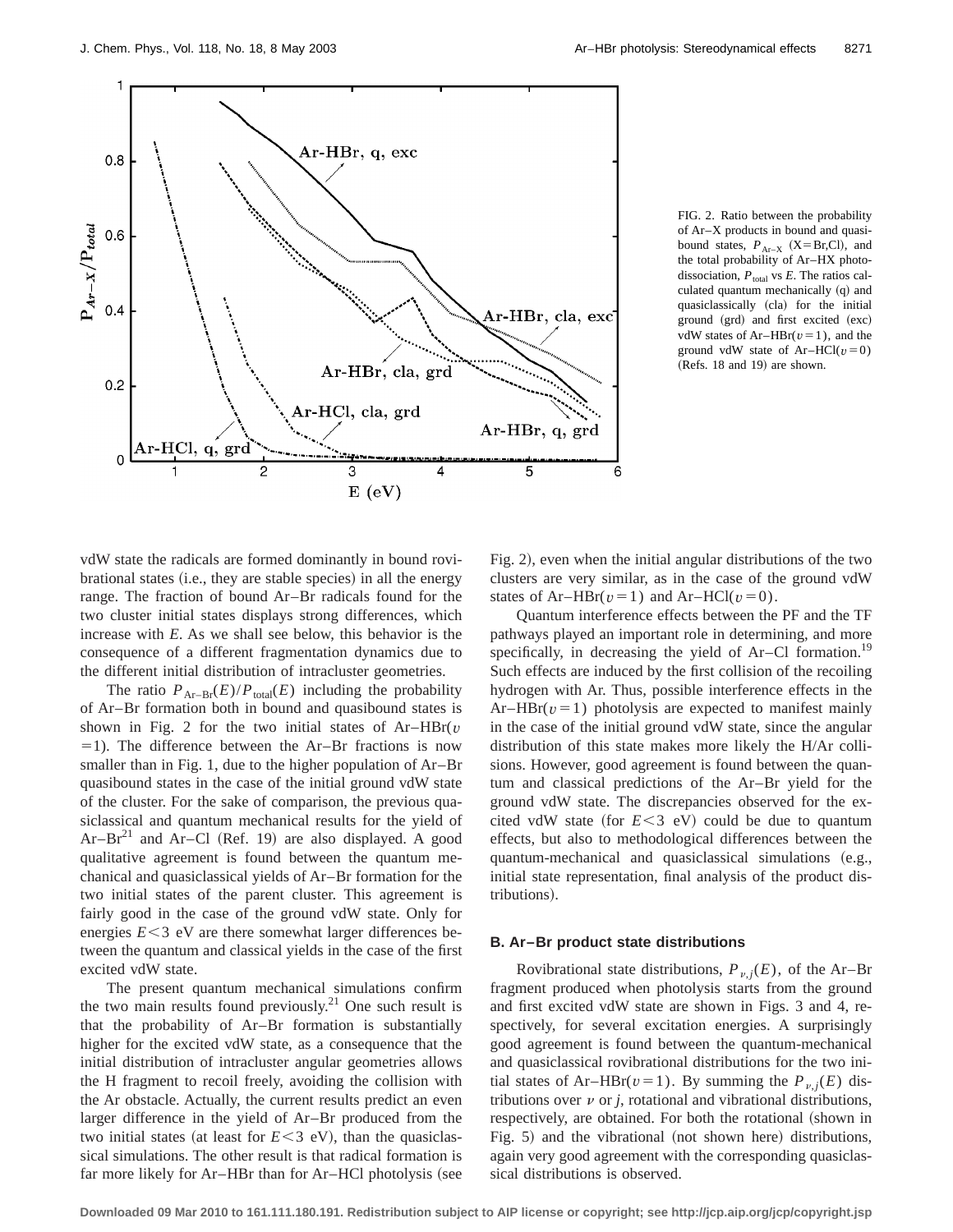

FIG. 3. Rovibrational state distributions of the Ar–Br radical fragment for four different excitation energies, when photolysis starts from the ground vdW state of Ar–HBr( $v=1$ ). Negative and positive  $E_{v,i}$  energies correspond to bound and quasibound rovibrational states of Ar–Br, respectively. All the distributions are normalized to unity.

The main difference between the distributions of Fig. 3 and 4 is that the Ar–Br fragments are clearly more excited when they are produced from the initial ground vdW state of  $Ar-HBr(v=1)$ . For the same excitation energy, the distributions of the excited vdW state exhibit a substantially higher population in the Ar–Br bound states. The higher excitation of the distributions of Fig. 3 is essentially due to a higher



FIG. 4. Same as Fig. 3 for the first excited vdW state of  $Ar-HBr(v=1)$ .



FIG. 5. Rotational distributions of Ar–Br for three excitation energies, starting from the ground and first excited vdW state of  $Ar-HBr(v=1)$ . All the distributions are normalized to unity.

rotational excitation, as can be seen from the rotational distributions of Fig. 5. When the hydrogen recoils it produces a torque on the radical fragment. For the hydrogen initial orientations corresponding to the distribution of the ground vdW state this torque is larger, causing a higher rotational excitation of Ar–Br than for those associated with the excited vdW state distribution.

Comparison of the quantum and classical results for Ar–Br formation indicates that quantum interference effects are clearly less intense in Ar–HBr than in Ar–HCl. In particular, the Ar–Br rotational distributions corresponding to the ground vdW state of Ar–HBr( $v=1$ ) (left panels of Fig. 5) exhibit a relatively weak structure, as compared with the pronounced pattern of peaks found in the rotational distributions of  $Ar-Cl.$ <sup>18(b),19</sup> Such results raise some intriguing questions. One of them is why interference effects manifest in Ar–HCl more strongly than in Ar–HBr, despite the similarity in the initial ground vdW states of both clusters, and that the excited electronic potential surfaces are not so different. Another question is related to the large difference in the yield of Ar–Cl and Ar–Br formation. Indeed, a factor which contributes to this difference is that for Ar–Cl there is a larger amount of energy available than for  $Ar-Br$  (for the same cluster excess energy  $E$ ), due to the different H/Cl and

**Downloaded 09 Mar 2010 to 161.111.180.191. Redistribution subject to AIP license or copyright; see http://jcp.aip.org/jcp/copyright.jsp**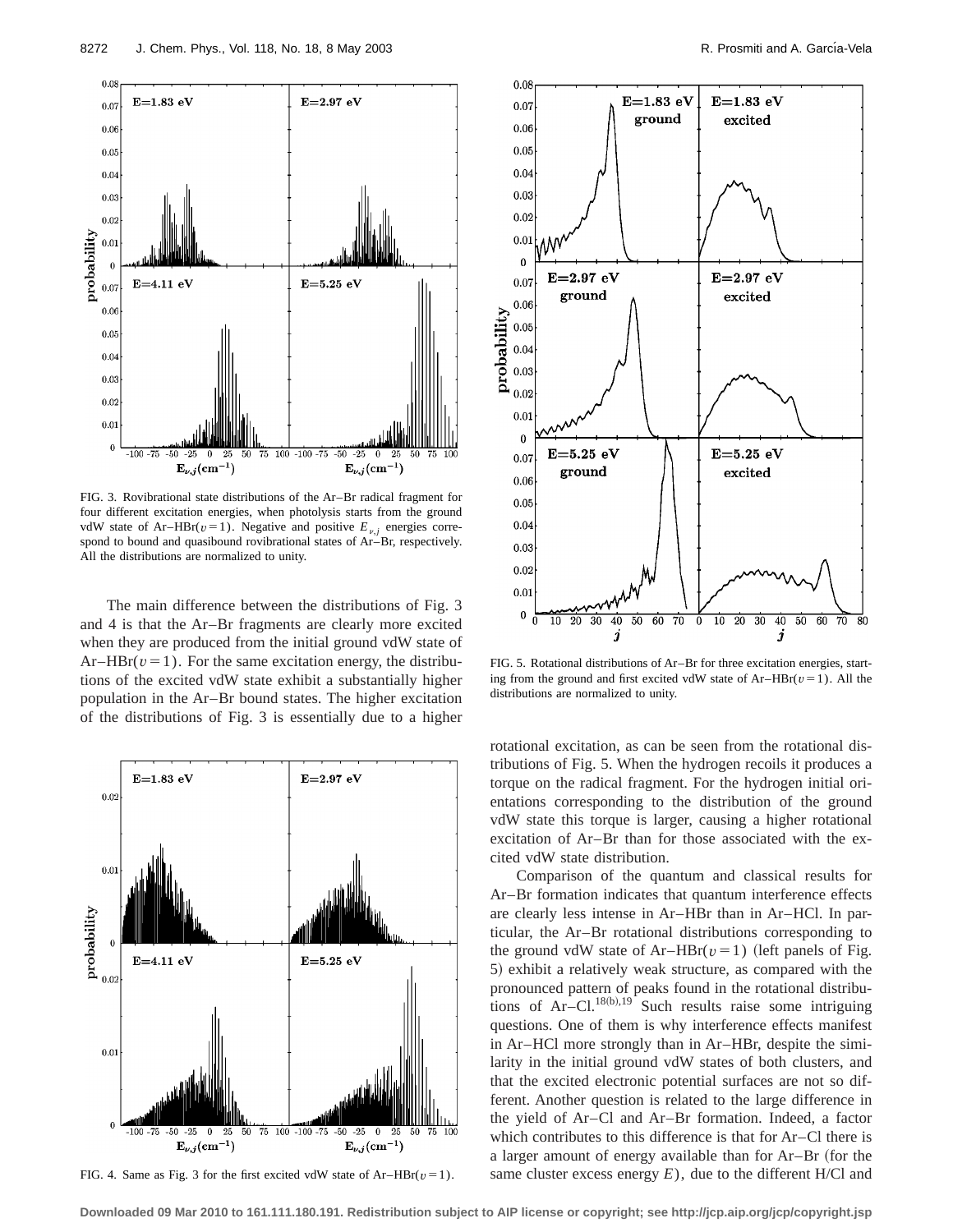H/Br mass ratios. In light of the present results, however, one may ask whether this is the only reason, or is there a relation between the radical yield and the intensity of interference effects. In the following we shall analyze these points.

For a given excess energy *E* there is a factor  $\sim$  2.2 between the amounts of energy available for Ar–Cl and Ar–Br. In addition, the lowest bound and highest quasibound energy levels of Ar–Br are 117.6  $cm^{-1}$  below and 108.1  $cm^{-1}$ above the dissociation limit of the Ar–Br potential, respectively, while in the case of Ar–Cl these energy levels are 104.0 cm<sup> $-1$ </sup> below and 99.8 cm<sup> $-1$ </sup> above the dissociation limit, repectively. This means that Ar–Br can accommodate 1.1, times more energy available as internal energy than Ar– Cl. Thus, assuming that the partition of the available energy among the radical internal (rovibrational) and center-of-mass translational energy is roughly similar for both Ar–Br and Ar–Cl, the effect of the energy available in decreasing the yield of radical formation is  $2.2 \times 1.1 = 2.4$  times smaller in Ar–Br than in Ar–Cl. However, Fig. 2 shows that for the initial ground vdW states of Ar–HBr( $v=1$ ) and Ar–HCl( $v=1$ )  $=0$ ), the yield of Ar–Br products is much higher than 2.4 times the yield of Ar–Cl, for all energies *E*.

In addition to the effect of the available energy, the yield of radical products is also determined by the probability of the first collision between the recoiling hydrogen and the Ar obstacle, as discussed above for the  $Ar-HBr(v=1)$  photolysis from the excited vdW state. A higher probability of this collision implies a lower radical yield, as well as stronger manifestations of quantum interference effects in the radical product distributions. Inspection of the wave packet dynamics for the initial ground vdW state shows that the H/Ar collision is less likely in the  $Ar-HBr(v=1)$  photolysis than in the Ar–HCl( $v=0$ ) case. This is reflected in the H fragment angular distributions obtained from  $Ar-HBr(v=1)$ photodissociation through the PF pathway (Fig.  $6$ ). Such distributions display most of their intensity at relatively low and medium angles, and only a slow shift from low to medium angles is observed with increasing *E*. This behavior contrasts with that of the corresponding angular distributions of Ar–  $HCl(v=0)$ , where the intensity at medium and low angles vanished rapidly with *E*, consistently with a higher probability of a H/Ar collision. Thus, the lower probability of the H/Ar collision in the Ar–HBr( $v=1$ ) photolysis from the ground vdW state would explain that the Ar–Br yield is remarkably higher than 2.4 times the Ar–Cl yield, and that interference manifestations are less intense in the Ar–Br distributions as compared with the Ar–Cl ones.

The result that the H/Ar collision is less likely in Ar– HBr( $v=1$ ) than in Ar–HCl( $v=0$ ) can be understood in terms of geometrical features of the initial ground vdW states of the two clusters. On the one side, although the two initial angular distributions are similar, that of  $Ar-HBr(v=1)$  is somewhat shifted towards higher angles, involving less blockage of the hydrogen. Specifically, the maximum of the Ar–HBr( $v=1$ ) distribution is at  $\theta$ =33.6°, while that of the Ar–HCl( $v=0$ ) distribution is at  $\theta=30.8^{\circ}$ , and the Ar–HBr  $(v=1)$  distribution exhibits more population at very high angles (see Fig. 1 of Ref. 21). On the other side, for the ground vdW state the equilibrium distances between Ar and



FIG. 6. Angular distributions of the H fragment produced by partial fragmentation of  $Ar-HBr(v=1)$  from the initial ground vdW state, for four excess energies of the cluster. The sin  $\theta'$  factor is included in the distributions. All the distributions are normalized to unity.

the center of mass of HBr and HCl are 4.28 and 3.99 Å, respectively. In order to reach the same excess energy *E* in the repulsive  $A<sup>1</sup>\Pi$  potential, the H–Br distance is typically  $0.14$  Å larger than the H–Cl one. This implies that the initial distance between the H and Ar atoms is larger in Ar– HBr( $v=1$ ) than in Ar–HCl( $v=0$ ), and then a hydrogen recoiling with a similar energy and orientation is more likely to avoid a collision with Ar in the case of  $Ar-HBr(v=1)$ . The combined effect of the two above-mentioned geometrical features of the cluster initial state yields a lower probability of the H/Ar collision in the Ar–HBr( $v=1$ ) photolysis, as compared with  $Ar-HCl(v=0)$ .

Some predictions and trends can be suggested for clusters of the Ar–HX  $(X = F, Cl, Br, I)$  family based on the above discussion. The amount of energy available for the Ar–X radical increases (for the same energy  $E$ ) when going from  $X$  $=$ I to X $=$ F, and the Ar–X product yield will decrease correspondingly. For a cluster initial state associated with the Ar–H–X isomer, when X goes from I to F the initial angular distribution becomes gradually more concentrated at low angles, $^{22}$  and the distance between Ar and the HX center of mass becomes smaller. The expected result is an increase of the H/Ar collision probability, and consequently a decrease of the Ar–X yield and an increase of manifestations of interference effects in the product distributions. By preparing an initial angular distribution of the cluster corresponding to the Ar–X–H isomer, the effect of the H/Ar collision is significantly reduced, as shown in this work. More generally speaking, the probability of the H/Ar collision, and therefore the radical product yield, can be controlled through the shape of the cluster state initially prepared, which determines the initial orientation and distance of the hydrogen with respect to